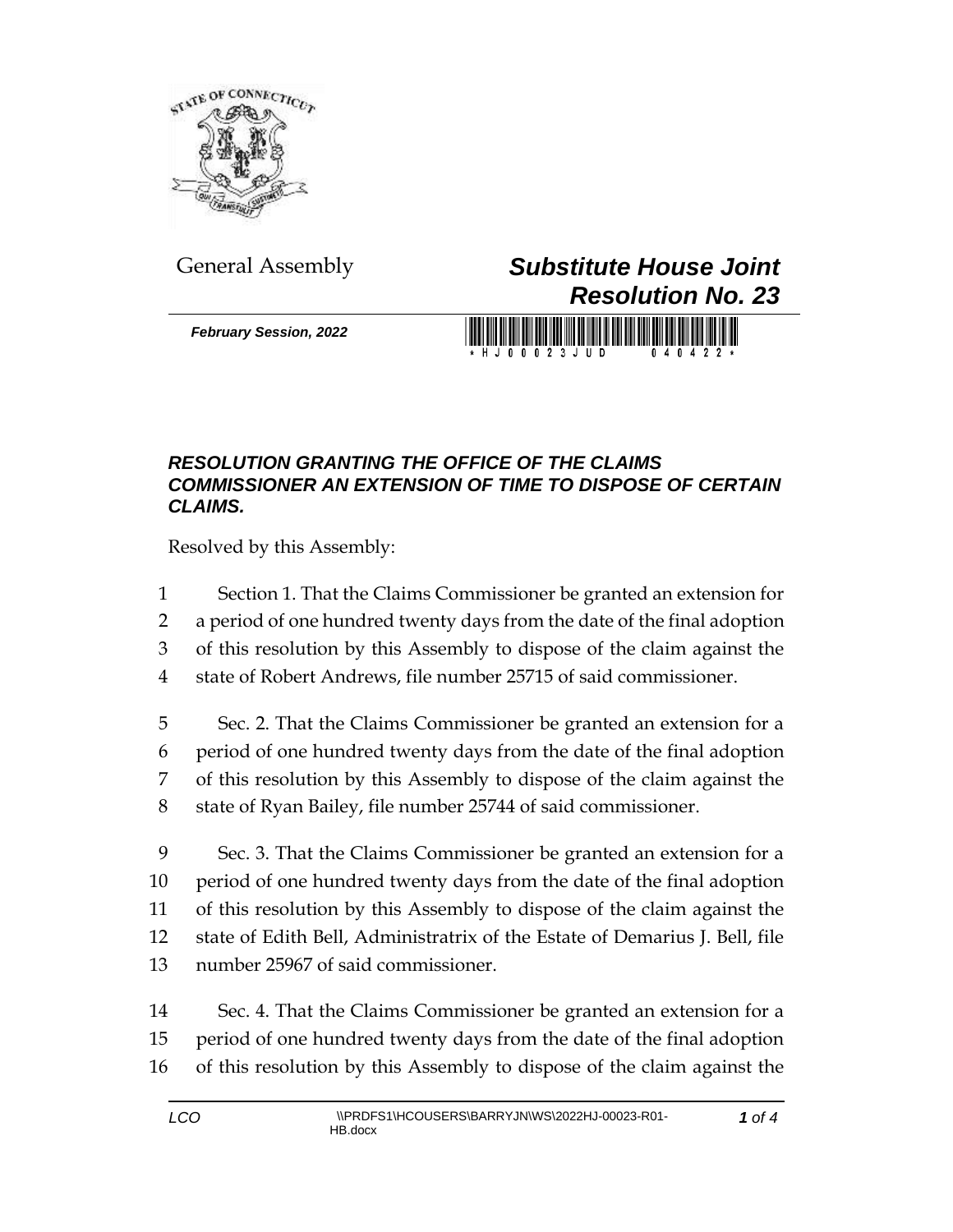state of Jan Bocheneck, file number 25398 of said commissioner.

 Sec. 5. That the Claims Commissioner be granted an extension for a period of one hundred twenty days from the date of the final adoption of this resolution by this Assembly to dispose of the claim against the state of John Burke, file number 25803 of said commissioner.

 Sec. 6. That the Claims Commissioner be granted an extension for a period of one hundred twenty days from the date of the final adoption of this resolution by this Assembly to dispose of the claims against the state of Eric C. Chyung, file numbers 25716 and 25718 of said commissioner.

 Sec. 7. That the Claims Commissioner be granted an extension for a period of one hundred twenty days from the date of the final adoption of this resolution by this Assembly to dispose of the claim against the state of Jonathan Colon, file number 25733 of said commissioner.

 Sec. 8. That the Claims Commissioner be granted an extension for a period of one hundred twenty days from the date of the final adoption of this resolution by this Assembly to dispose of the claim against the state of Jean Conquistador, file number 25498 of said commissioner.

 Sec. 9. That the Claims Commissioner be granted an extension for a period of one hundred twenty days from the date of the final adoption of this resolution by this Assembly to dispose of the claim against the state of Jeffery DeAngelis, file number 25559 of said commissioner.

 Sec. 10. That the Claims Commissioner be granted an extension for a period of one hundred twenty days from the date of the final adoption of this resolution by this Assembly to dispose of the claim against the state of James Dennis, file number 25752 of said commissioner.

 Sec. 11. That the Claims Commissioner be granted an extension for a period of one hundred twenty days from the date of the final adoption of this resolution by this Assembly to dispose of the claim against the state of Robert Dixon, file number 25578 of said commissioner.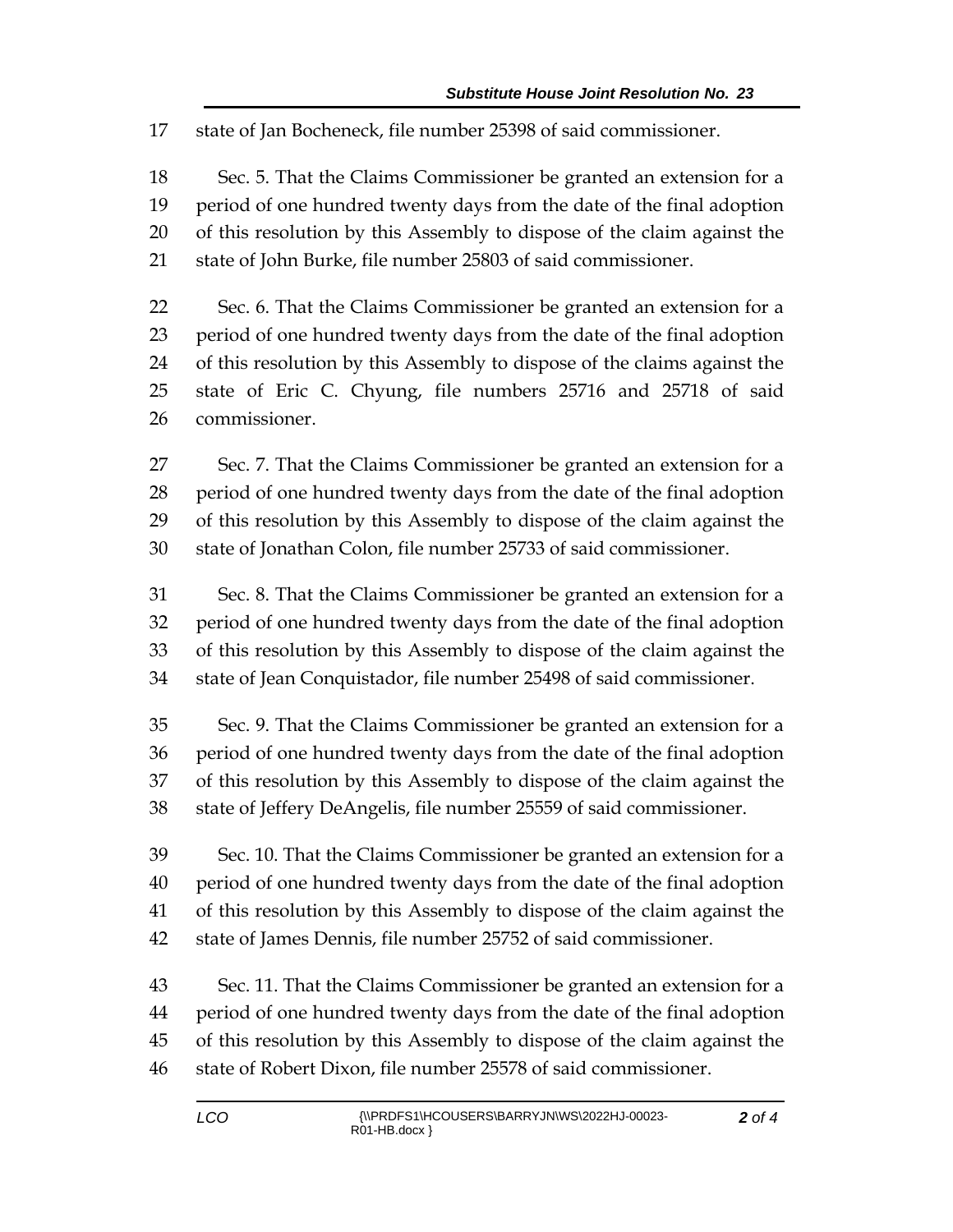Sec. 12. That the Claims Commissioner be granted an extension for a period of one hundred twenty days from the date of the final adoption of this resolution by this Assembly to dispose of the claim against the state of Jane Doe, number 1, file number 25567 of said commissioner.

 Sec. 13. That the Claims Commissioner be granted an extension for a period of one hundred twenty days from the date of the final adoption of this resolution by this Assembly to dispose of the claim against the state of Richard and Theresa Fitzgerald, file number 25778 of said commissioner.

 Sec. 14. That the Claims Commissioner be granted an extension for a period of one hundred twenty days from the date of the final adoption of this resolution by this Assembly to dispose of the claim against the state of Kimar Fraser, file number 25994 of said commissioner.

 Sec. 15. That the Claims Commissioner be granted an extension for a period of one hundred twenty days from the date of the final adoption of this resolution by this Assembly to dispose of the claim against the state of Benjamin Garnett, file number 25548 of said commissioner.

 Sec. 16. That the Claims Commissioner be granted an extension for a period of one hundred twenty days from the date of the final adoption of this resolution by this Assembly to dispose of the claims against the state of Anthony Guevara, file numbers 25672 and 25673 of said commissioner.

 Sec. 17. That the Claims Commissioner be granted an extension for a period of one hundred twenty days from the date of the final adoption of this resolution by this Assembly to dispose of the claim against the state of Ammar Idlibi, file number 25699 of said commissioner.

 Sec. 18. That the Claims Commissioner be granted an extension for a period of one hundred twenty days from the date of the final adoption of this resolution by this Assembly to dispose of the claim against the state of Jannatul Islam, file number 25981 of said commissioner.